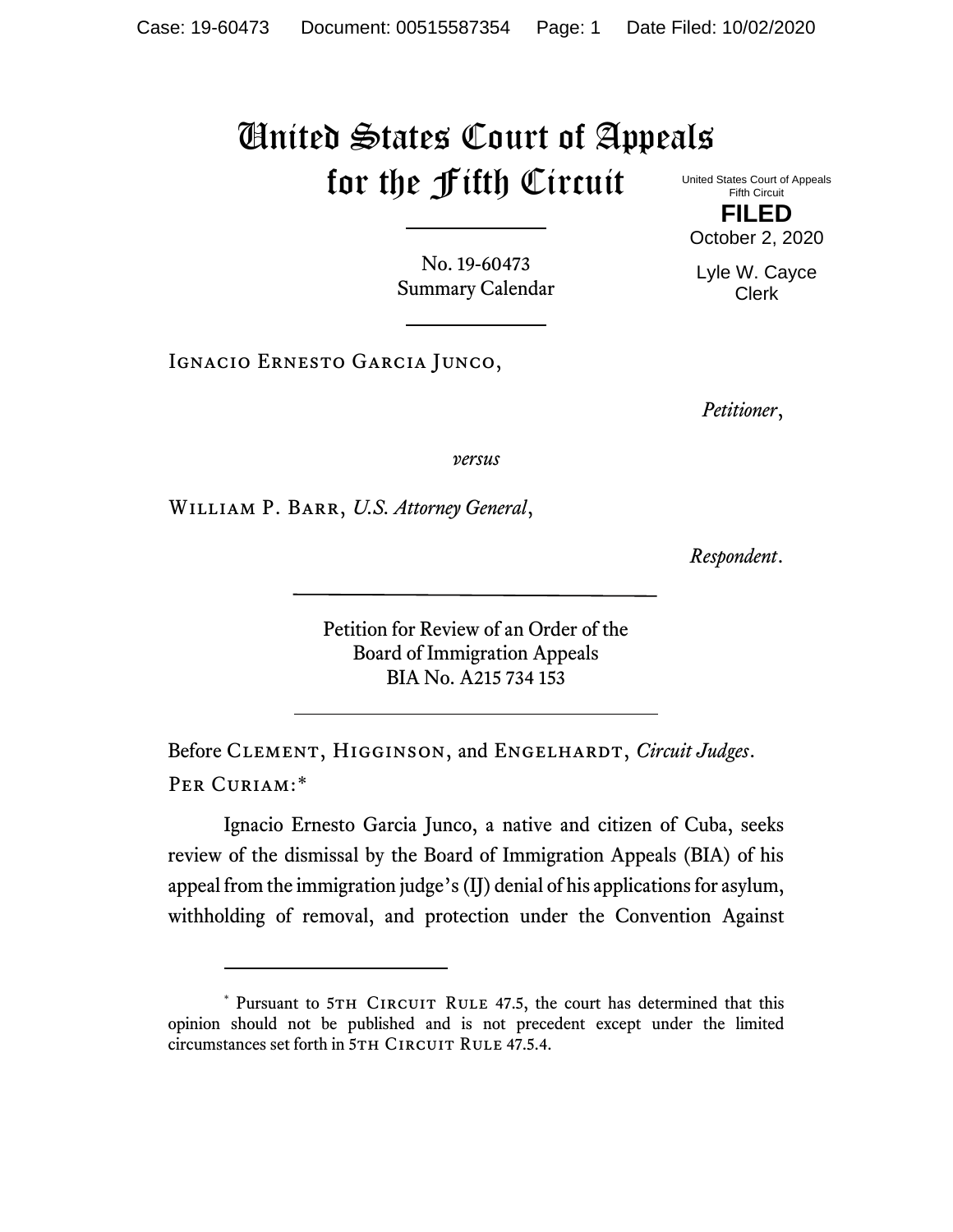## No. 19-60473

Torture (CAT). Garcia Junco argues that the BIA committed legal error by failing to consider the substantial evidence of his past persecution and wellfounded fear of future persecution based upon his political opinion, namely his refusal to associate with and endorse the Cuban government.

We review the final decision of the BIA and also consider the IJ's decision where it influenced the determination of the BIA. *Zhu v. Gonzales*, 493 F.3d 588, 593 (5th Cir. 2007). We review the factual findings of the BIA and IJ for substantial evidence, while legal questions are reviewed *de novo*. *Id*. at 594. The BIA's factual findings are conclusive under the substantial evidence standard unless the record compels a contrary finding. *See Sharma v. Holder*, 729 F.3d 407, 411 (5th Cir. 2013).

Asylum may be granted to a noncitizen "who is unable or unwilling to return to his home country 'because of persecution or a well-founded fear of persecution on account of race, religion, nationality, membership in a particular social group, or political opinion.'" *Zhang v. Gonzales*, 432 F.3d 339, 344 (5th Cir. 2005) (quoting *INS v. Elias-Zacarias*, 502 U.S. 478, 481 (1992)). The burden is on the applicant to present "specific, detailed facts" to demonstrate past persecution or a well-founded fear of future persecution. *Orellana-Monson v. Holder*, 685 F.3d 511, 518 (5th Cir. 2012).

Garcia Junco has not established that the findings of the BIA, which presumed him credible despite the IJ's discrediting of him, that he failed to establish past persecution and a well-founded fear of future persecution based upon his political opinion were not supported by substantial evidence, *see Zhu*, 493 F.3d at 593, or that the evidence compels the conclusion that he suffered past persecution or that his fear of future persecution is objectively reasonable, *see Sharma*, 729 F.3d at 411; *Orellana-Monson*, 685 F.3d at 518; *Faddoul v. INS*, 37 F.3d 185, 188 (5th Cir. 1994). By his own admission, Garcia Junco is not in a political organization. Furthermore, substantial